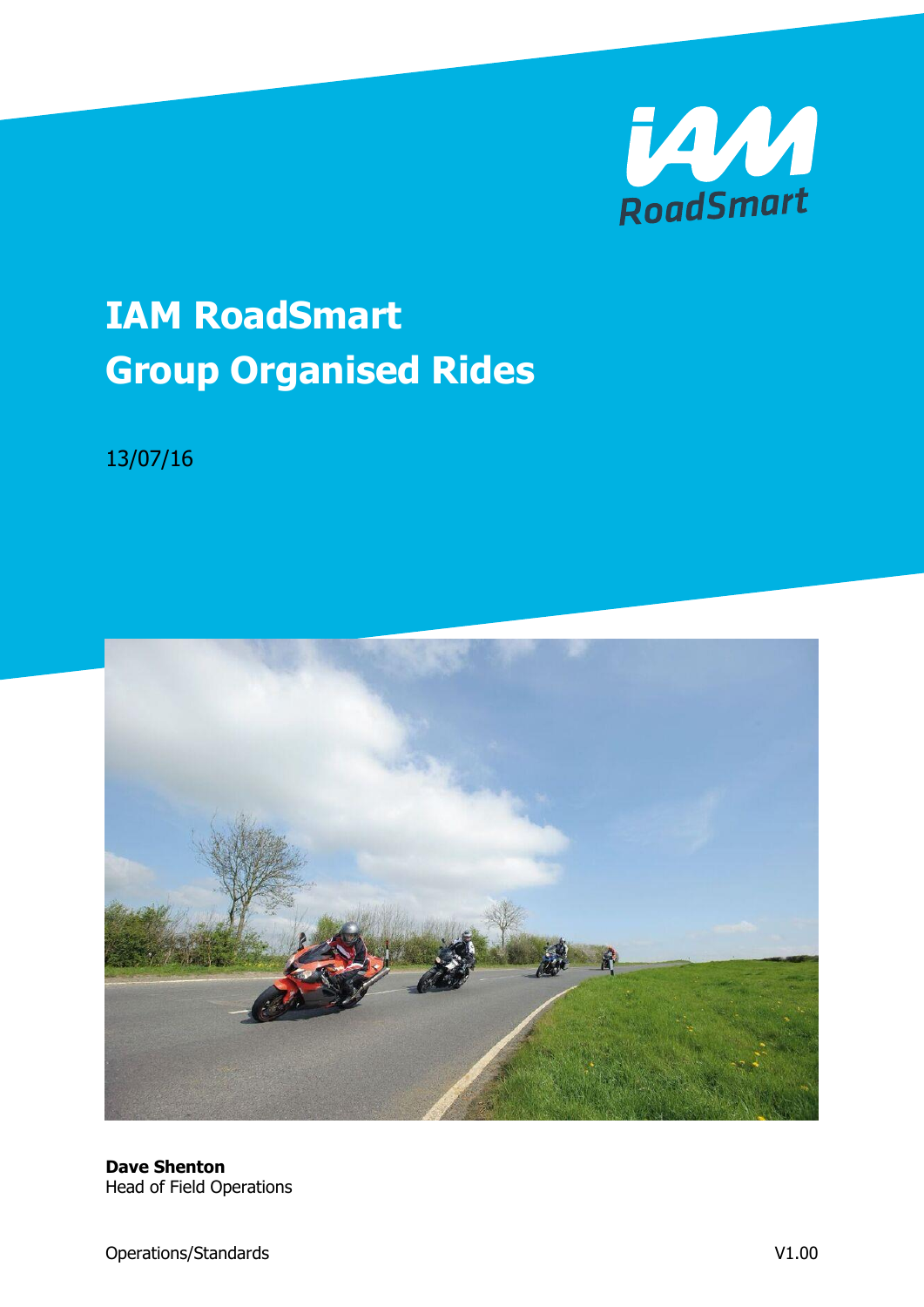

# **Contents**

- **1. Introduction**
- **2. A Standard Approach**
- **3. Safety**
- **4. The Law**
- **5. Associate Guide**
- **7. Pillions**
- **8. Rider Ability**
- **9. Planning the Ride**
- **10. Publicity**
- **11. The Briefing Prior to Setting Off**
- **12. On the Road**
- **13. The Leader's Role**
- **14. When behind the Leader**
- **15. When you are the Marker**
- **17. Tail Rider**
- **18. If you get lost**
- **19. Notes**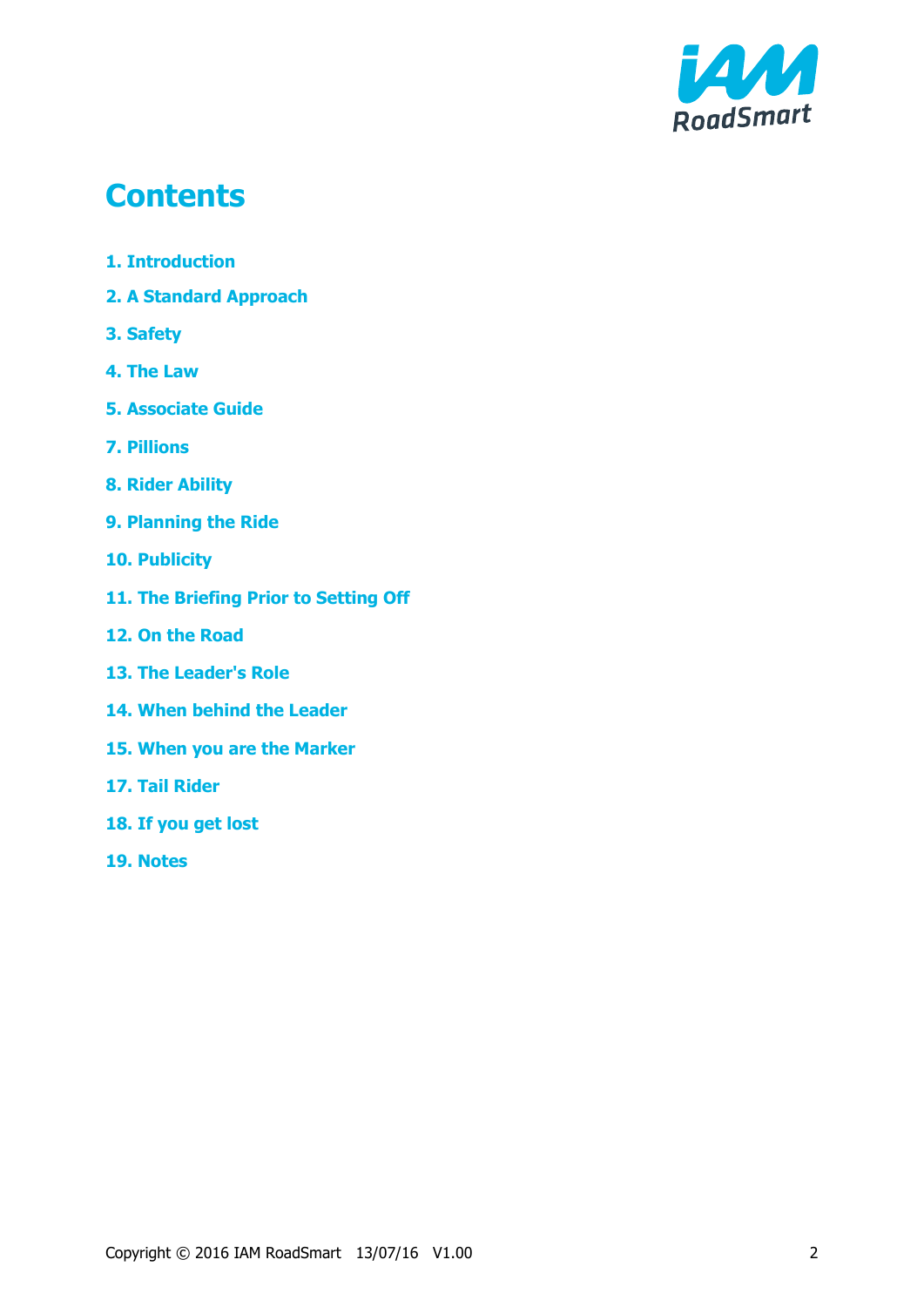

# **1. Introduction**

When motorcyclists meet they often choose to ride together as a group. Riding with a group of bikes can be great fun, but riding safely with others requires a degree of discipline – and sometimes restraint, too – if everyone is going to enjoy the experience. This guide describes a standard series of techniques that will assist groups of riders to enjoy their riding together in such a way that their own safety and the safety of others is maximised.

Note that some elements of this guide set out IAM RoadSmart Policy. Failure to comply with these sections may put a member's continued membership of IAM RoadSmart in jeopardy. These paragraphs are highlighted in grey, like this one.

# **2. A Standard Approach**

The advantage of using a standard approach to riding in a group is that every person (Associate, Member or Observer) will have an understanding of what other riders in the group are likely to do, and what is expected of them while they are riding. It follows that this improves the chances of all members of the riding group reaching the required destination without getting lost and in the safest way possible. It also means that, should a rider take a wrong turn for example, they and the rest of the group have a method of locating each other again.

# **3. Safety**

The primary consideration at all times when riding in a group is safety, and at no time may the safety of riders, or any third party be compromised for any reason. While the system explained in this guide should result in the elimination of undue risk for most circumstances, it always remains the personal responsibility of all riders within the group to exercise their own judgement about each and every course of action that they take. Each rider is responsible for their own safety, their own actions and any consequences that those actions may have.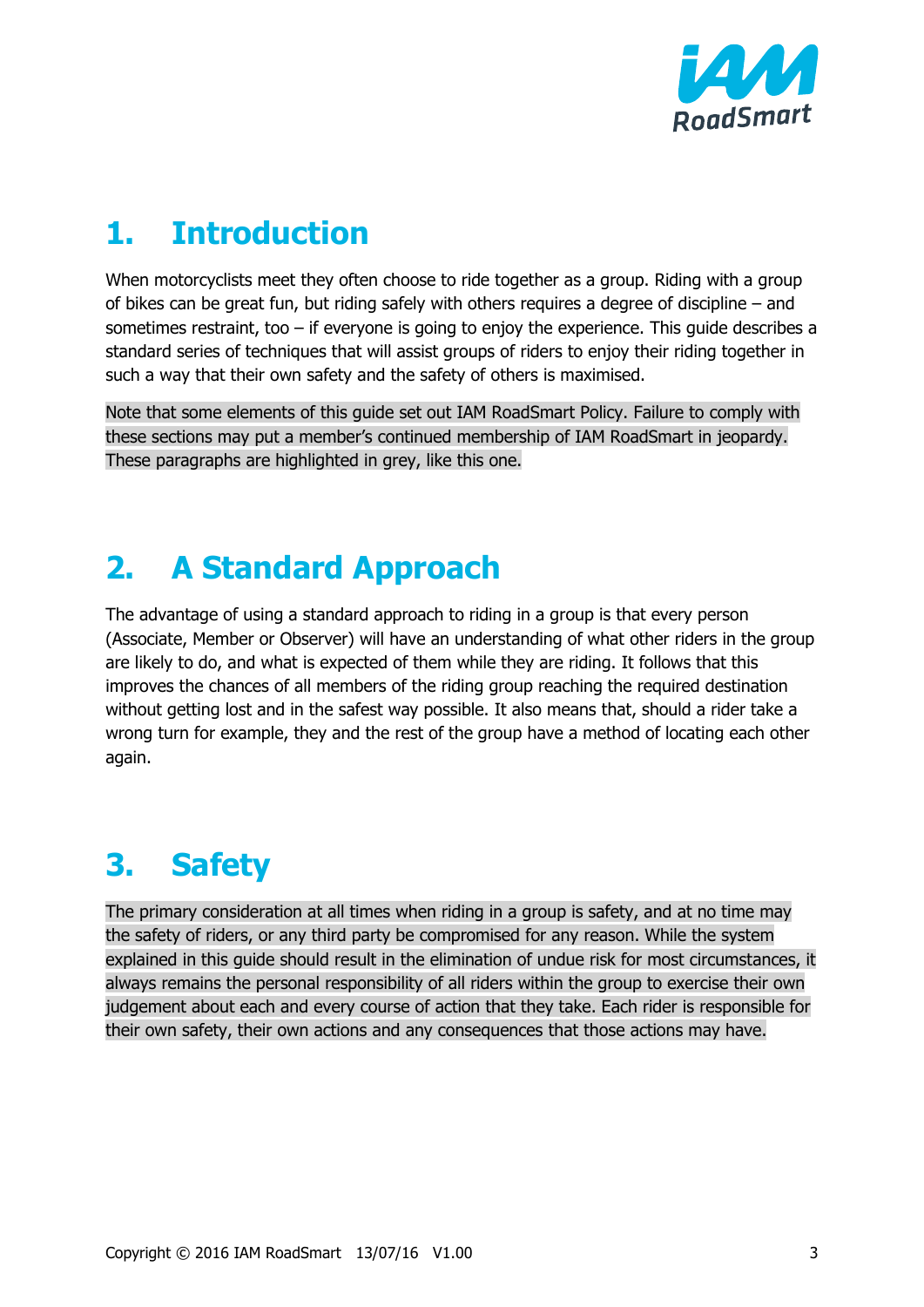

# **4. The Law**

Traffic laws must be obeyed at all times when riding on the Public Highway. At no time when participating in a Group Organised Ride will any person riding in the group be expected or required to act illegally. If there is a conflict between this Guide and the Law, the latter must be take precedence.

Please Note:- Any breach of the RTA or any other regulation legally enforced may result in the group insurance being negated.

#### **Eligibility**

The following may take part in a Group organised ride.

- i) IMI Observer, Observer & Trainee Observer (who must be fully paid-up IAM RoadSmart and Group members)
- ii) Member (fully paid-up members of both the IAM RoadSmart and Group)
- iii) Associate (enrolled through Advanced Rider Course) who must be under observation at ALL times.
- iv) Prospective Associate (who must be under observation at ALL times and must have been given an individual assessment before being invited to take part in a Group organised ride.) A prospective Associate will only be allowed to attend one Group organised ride before enrolling with the Group through an Advanced Rider Course
- v) Members/Observers from other groups (Run organisers will check the members' status with those other groups if the riders are not personally known)

Group organised rides may be restricted to particular categories of participant to achieve specific training objectives (e.g. runs for Associates and Observers only; for Full members (including Observers) only; or for Observers only).

The Group committee have the power to exclude specific members from participating in Group organised rides where, in their reasonable judgement, this decision is in the interests of other members, the Group, or IAM RoadSmart.

# **5. Associate Guidance**

The ratio of Associates to Observer/IMI Observer on a Group Organised run should not exceed 3:1, and ideally should be no more than 2:1. Groupings may be arranged directly between the Associates and Observers OR the Group could arrange a set venue/start point where Associates are allocated to Observers.

The shaded section above is intended to apply ONLY when the Associates are receiving a guidance ride where the Observer will be giving a full briefing/debriefing (it is not intended to apply to all rides).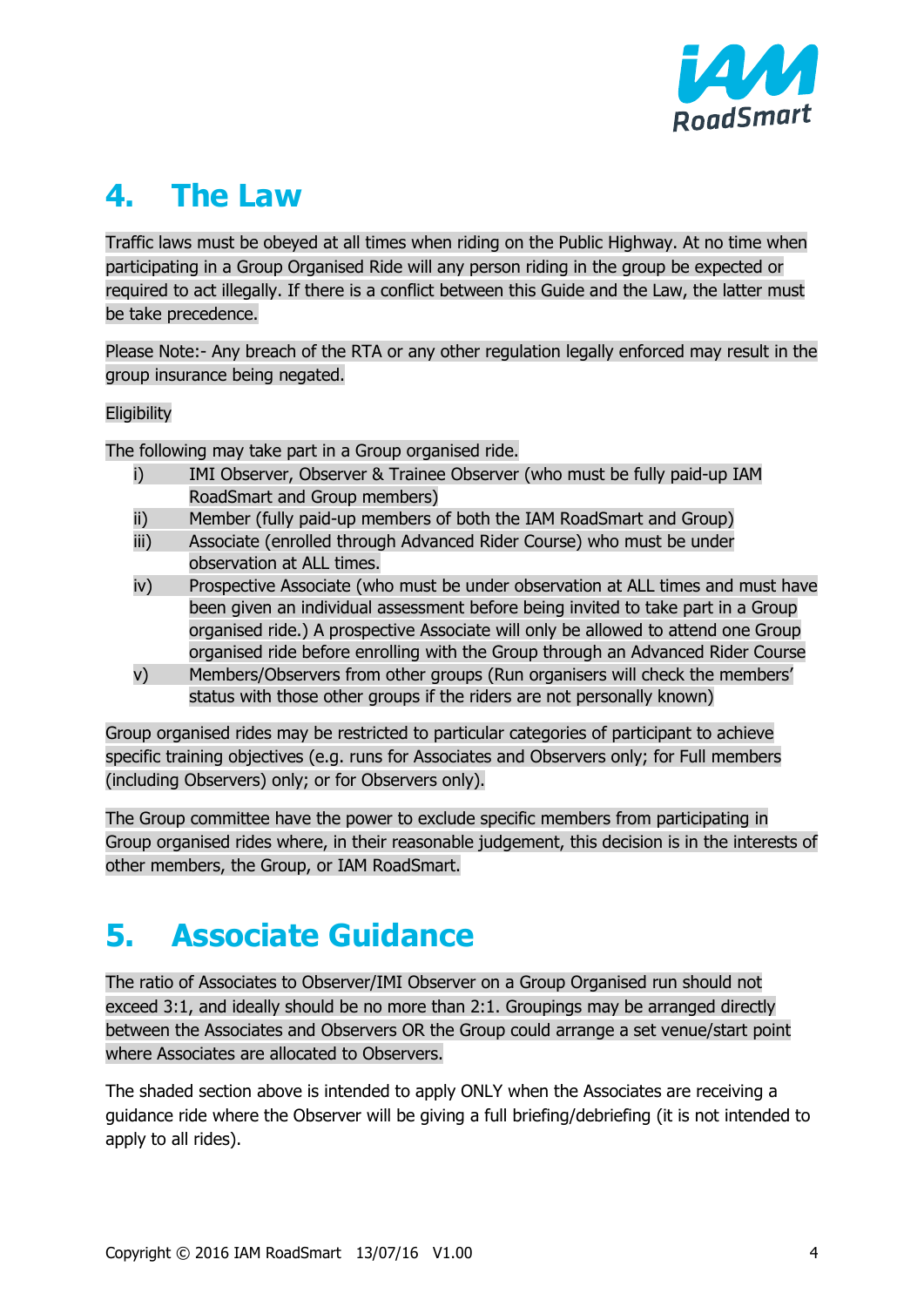

# **6. Pillions**

It is recommended that Associates do not carry pillion passengers on Group organised rides.

# **7. Rider Ability**

Each and every rider must ride within their own capabilities and must exercise their own judgement when determining the safety of their actions. If at any time a rider feels that they are not capable of continuing as the ride exceeds their own personal skill level then they should inform the leader or tail rider, who will consider appropriate options to take, which may include:

Organising 1:1 guidance for the rider separately from the group ride.

Adjusting the pace of the ride

Agreeing that the rider should ride completely separate from the Group.

# **8. Planning the Ride**

The organiser should first decide upon the purpose of the ride, and the capabilities of the members who will participate. If either of these factors subsequently changes, the organiser should re-plan the event accordingly.

The ride plan should take into account the distance to be covered, types of roads, fuel range of machines, /breaks etc.) No on-road section between breaks/debriefs should exceed 90 minutes

The Group should ensure that suitable full members are appointed as run leader and tail end riders, who are fully conversant with this guide book with regard to IAM RoadSmart policy and advice.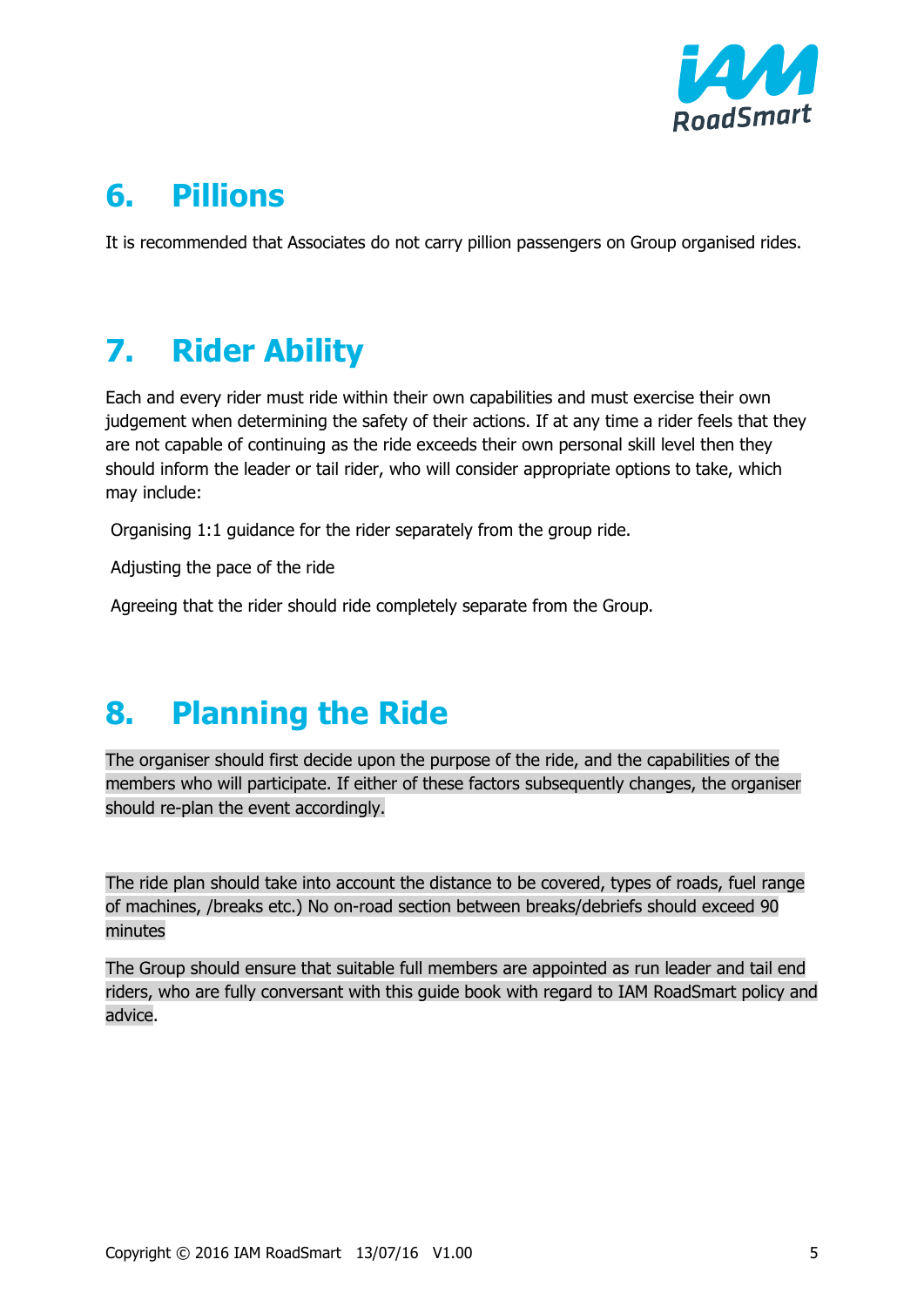

# **9. Publicity**

Group organised rides should be advertised within the Group's usual communications channels (e.g. newsletter, email list, website). These channels should include a reminder that participants in Group organised rides are responsible for their own safety and compliance with the law, and should at all times ride within their own capabilities.

# **10. Size of Group**

It is important to take into account the right of other road users to use the roads without unnecessary hindrance. Be aware that large groups of bikes riding together can disrupt the flow of traffic and should be avoided.

Where the number of participants is large, or riders are of mixed ability, and the route complexity or required skill level justifies it, consideration should be given to splitting the run into smaller groups, each with their own Observers.

# **11. Lead and Tail Rider Basic Principles**

Riding in convoy and stopping on the road to allow riders to regroup are two practices that should be avoided when riding in a group and a well-established method exists that makes both unnecessary. This is the Leader and Tail rider system.

The basis of the system is that the Leader (usually the ride organiser) stays at the front of the group and the Tail Rider at the rear as the names suggest.

Whenever there is a deviation from the obvious straight ahead route, the rider travelling behind the leader pulls over in a visible and safe position to point all bikes in the correct direction. This bike is called the marker, and when the Tail Rider comes along the marker rejoins the route in front of the Tail Rider. As the journey continues each rider will in turn become the rider behind the leader, and therefore become a marker prior to re-joining in front of the Tail rider.

By following this basic system each and every rider regardless of ability within the group may ride their own ride, without the risk of getting lost. There is never a need to ride in convoy with all bikes in sight of each other. However, each rider should ensure that the following rider is still visible this means that there is no need to stop to allow riders to regroup or for anyone in the group to "play catch up" with the bike in front.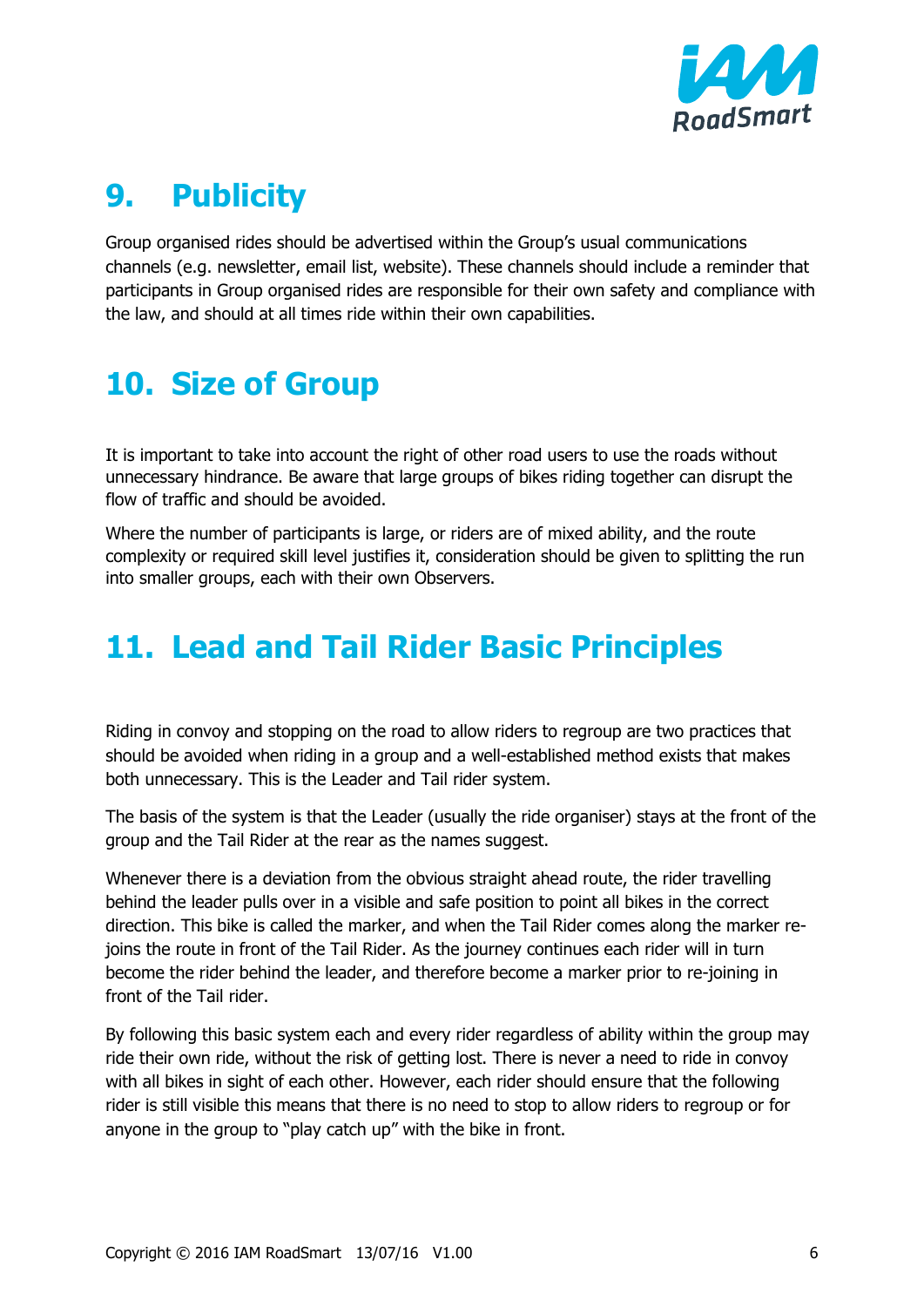

# **Putting it all into Practice**

# **12. The Briefing Prior to Setting Off**

- 1. Remind all riders that they are responsible for maintaining safety and complying with the law at all times.
- 2. Make sure that everyone is familiar with the Lead &Tail system. If the group is large consider riding in two or more separate groups, (subject to committee approved lead and tail being available)
- 3. All riders should be made aware who the Lead and Tail riders are and how they can be identified on the road.
- 4. Ensure every rider knows how to recognise the Leader's signal to stop and act as a marker.
- 5. Ensure that every rider is aware of the place/location of rest stops.
- 6. It is not necessary for every rider to have full route details, but it may be beneficial that all observers are aware of the rest stops and final destination.
- 7. Ensure that everyone is aware of the number of bikes within the group and who are riding together
- 8. Remind participants that if any rider is planning to leave the group other than at a pre-arranged stop, they should inform the Lead or Tail rider of their intentions.
- 9. Although no rider is expected to become separated from the group, it may be advisable to have a plan. Suggestions :
	- 1. Agree a rendezvous point and time.
	- 2. Exchange mobile phone numbers.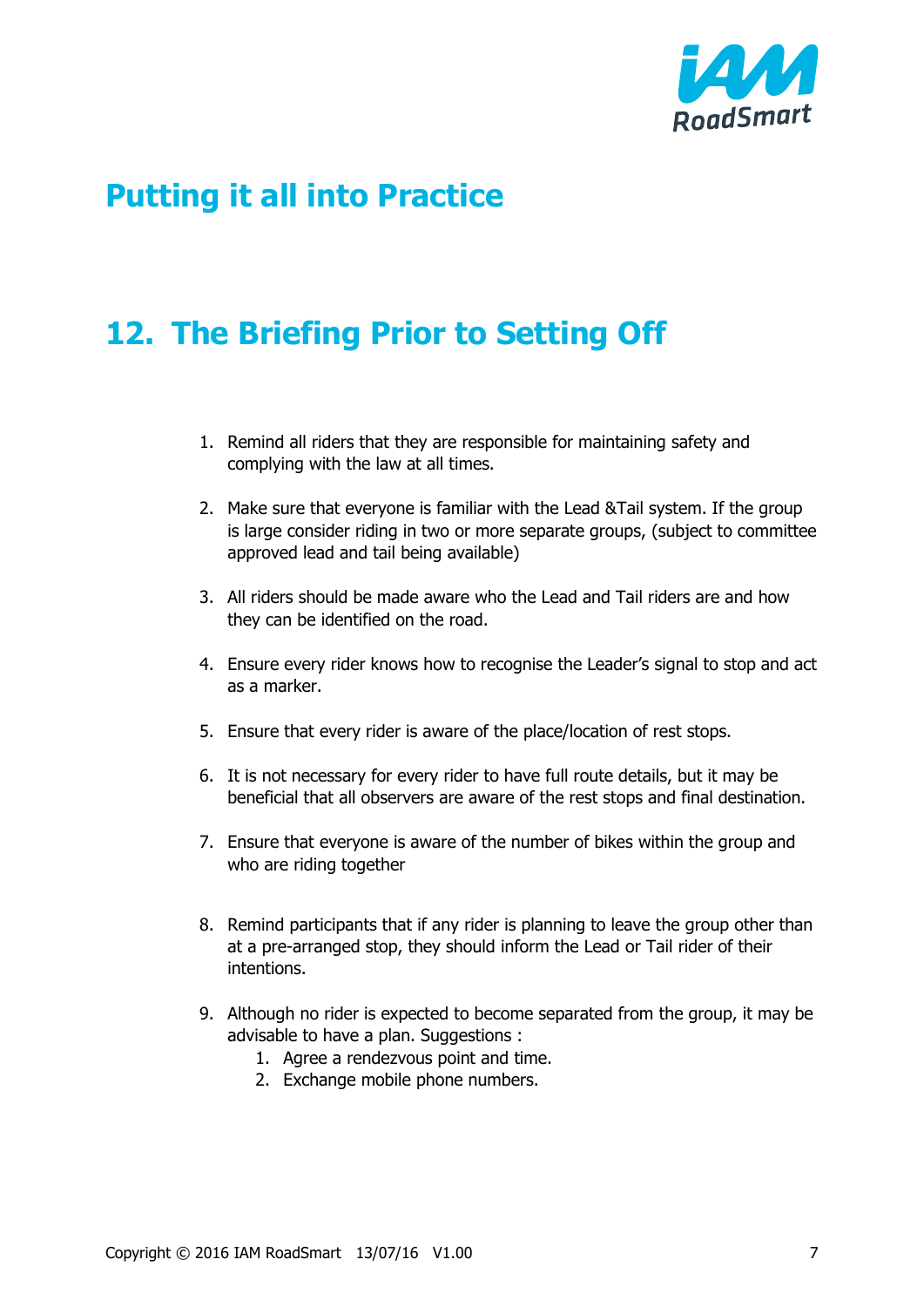

# **13. On the Road**

- 1. Remember: Safety first!
- 2. At all times, each and every rider is responsible for their own safety, their own actions and any consequences that those actions may have.
- 3. The leader is responsible for navigation only, and every rider must use their own judgement about each and every course of action that they personally take.
- 4. Always obey traffic laws.
- 5. Ride at a pace that is legal and at no time ride faster than you consider safe for the conditions, always ride smoothly and predictable, try to avoid harsh acceleration or sudden braking or changes in direction.
- 6. At junctions take the obvious straight ahead route unless a marker bike indicates otherwise.
- 7. At roundabouts the marker will be on the exit route, if you cannot see the marker on the approach be prepared to completely circle the roundabout to confirm the correct exit (mainly large roundabouts)
- 8. Don't overtake others in the group unless they request you to do so. The Tail rider will NOT pass. However if you are uncomfortable with the pace of the ride, slow down and let all other riders pass and then continue at a pace you are comfortable with in front of the Tail rider.
- 9. If you intend to leave the group, let all riders pass you and indicate to the Tail rider your intentions.
- 10. When on the open road, ride in staggered formation when in close proximity to other group riders.
- 11. Allow other road users to overtake the group if they wish. Make space for them to do so if necessary and if it is safe to do so.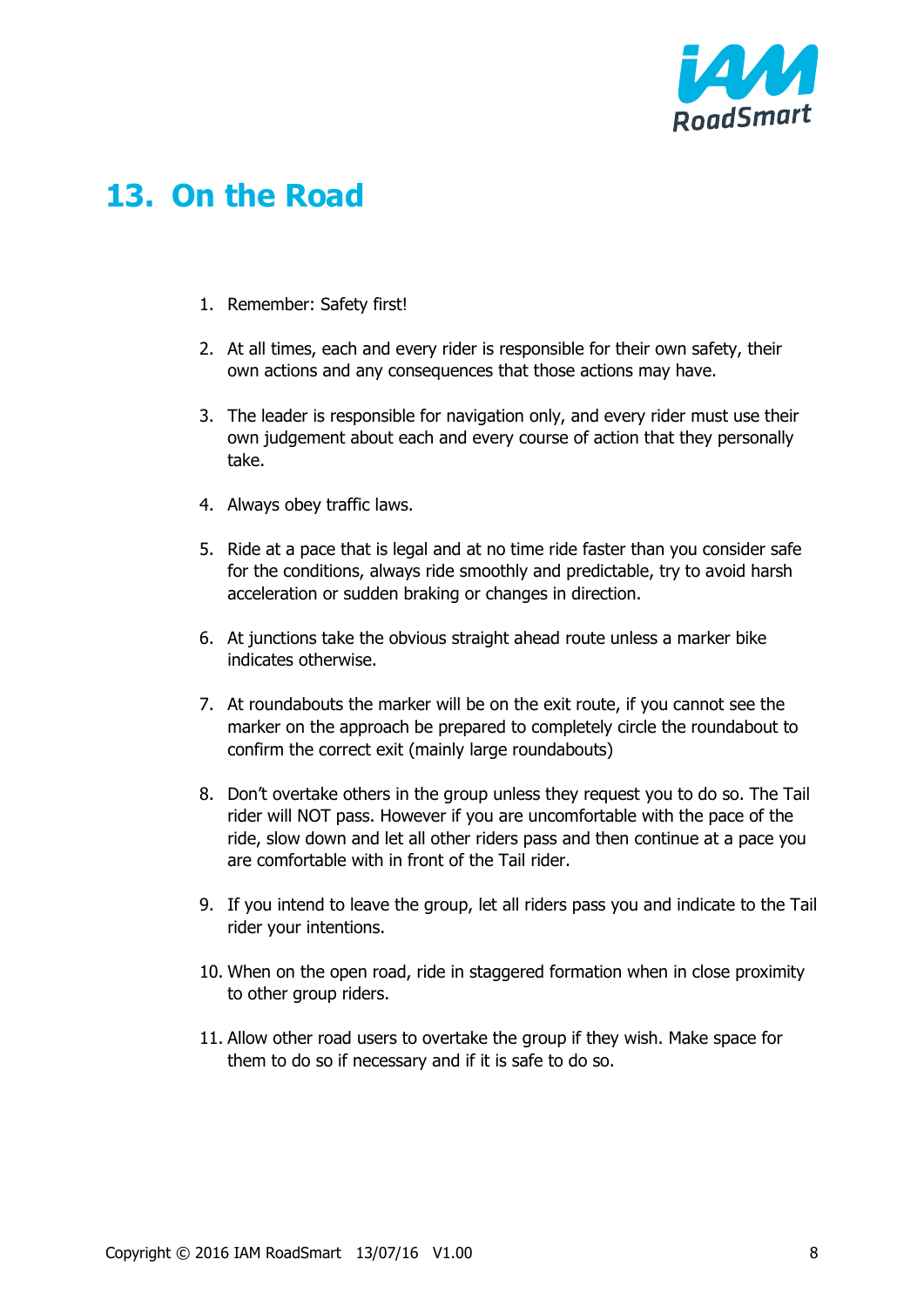

#### **14. The Leaders Role**

- 1. Plan a route that will be achievable for the abilities of the expected riders, with suitable refreshment stops and refuelling.
- 2. Brief all riders before the off (see above for what this should cover)
- 3. Ride smoothly and at a steady pace.
- 4. If you do not have a bike behind you to act as marker for a change in direction, stop in a safe place and wait until one arrives.
- 5. Unless there is a deviation from the obvious straight ahead route, you do not need to mark the junction except at roundabouts when the exit should always be marked.
- 6. Always leave a marker at a change in direction even if you think all the group are in sight of each other.
- 7. The ultimate responsibility for the safety of markers is their own, but you can help them mark the route effectively and safely by giving them plenty of warning that you require them to stop.
- 8. If it becomes apparent that the Group has come to a halt because a rider has had problems, retrace the route until you discover the cause of the hold-up and take appropriate action. Ensure that those who have stopped beyond the holdup are kept informed of the situation.

# **15. When behind the Leader**

Be prepared to stop and act as the marker when indicated to do so by the Leader, however if you are the second bike behind the leader and you realise that the bike in front has not marked a change in direction when indicated to do so by the leader, then mark it yourself.

Each rider should ensure that the following rider is visible at all times (this. If not he/she should stop somewhere safe. In this way, the group will soon be brought to a halt in the case of a problem. The lead rider will, if necessary retrace the route to investigate the cause of the hold up/delay and take appropriate remedial action.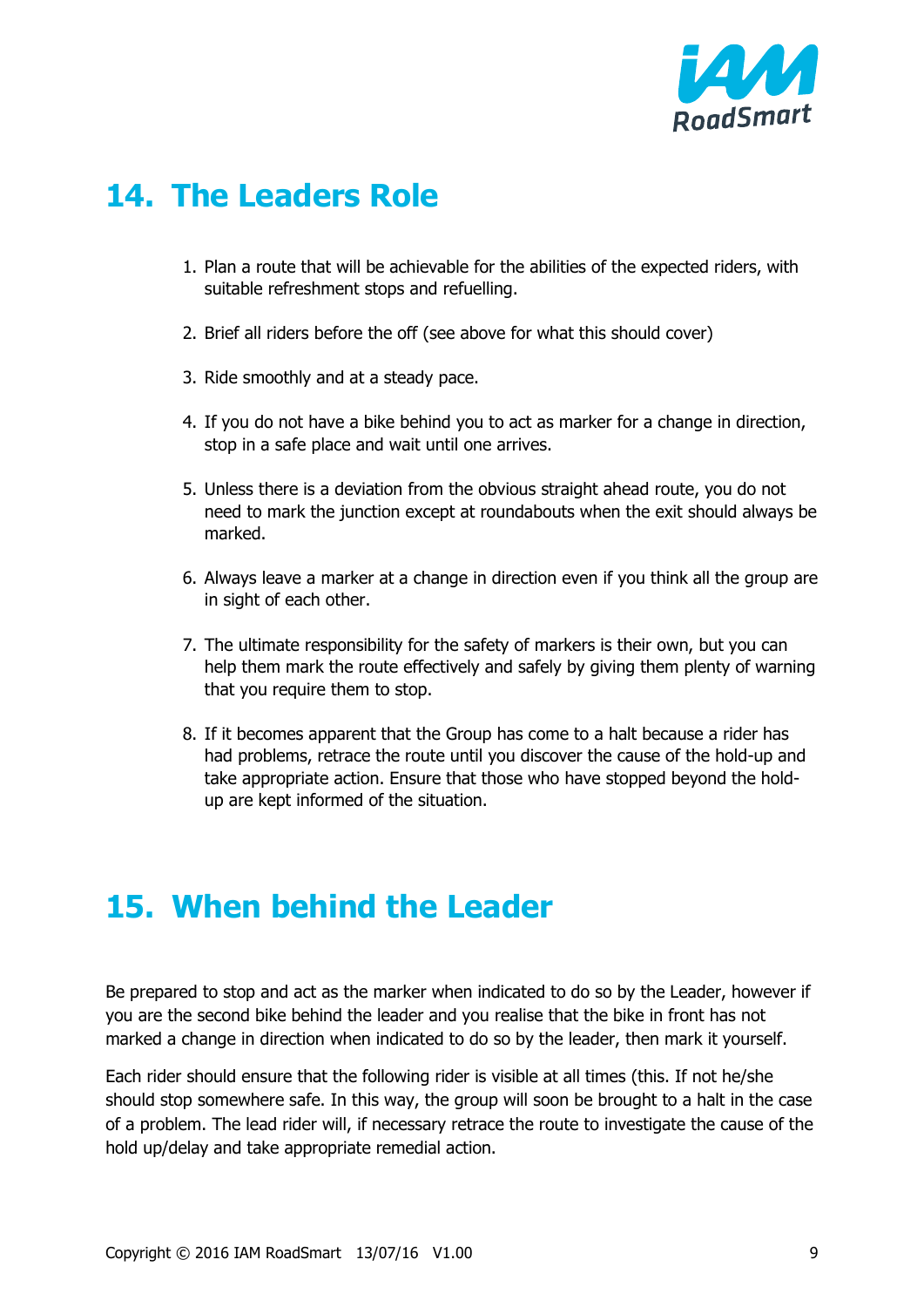

# **16. When you are the Marker**

Never compromise your personal safety or the safety of others by stopping in a dangerous location. No one in the group wants to get lost, but that is preferable to putting yourself at risk.

- 1. When the Leader signals for you to stop, do so only where you are safe and visible to the following riders.
- 2. It is your decision where to stop, but remember that to be an effective marker you need to be visible to the following bikes and point out the direction to follow.
- 3. Do not move until the Tail Rider appears. If the Tail rider fails to appear, still do not move. If something has gone wrong, someone will return for you. REMEMBER. You are all that's going to help the following bikes find the correct route.
- 4. If you see other riders from the group take the wrong direction do not attempt to chase after them. Wait until they and/or the Leader returns to the junction you are marking.
- 5. Make sure that what appears to be the last bike is really the Tail Rider; who will slow down as he/she approaches to enable you to pull out safely in front.

# **17. Tail Rider**

- 1. As you approach the marker bike slow down to enable the rider to pull out. Do not pass them as this is how they will know you are the Tail Rider.
- 2. Watch for any rider who feels that the pace is too quick and is signalling for other bikes to overtake, allowing them to stay at the rear of the group in front of you. Observe them and under no circumstances encourage them to ride faster.
- 3. Keep an eye out for riders in front of you that are clearly riding inappropriately, or how may be "out of their depth". In conjunction with the Leader, identify appropriate actions to address the situation.
- 4. Watch for any bikes that have pulled over for any reason and stop to find out what the problem is.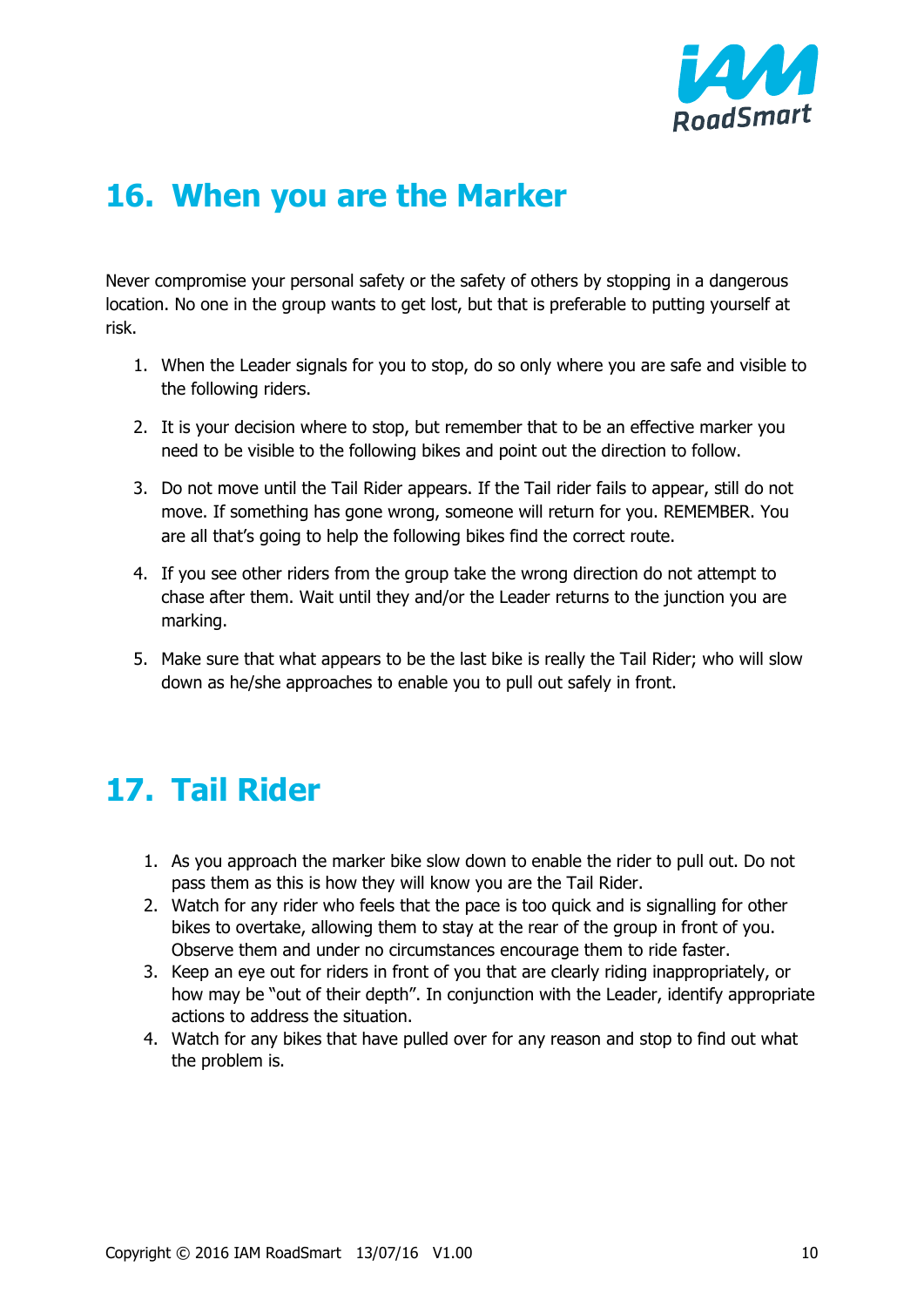

# **18. If you get lost**

The most common causes of getting lost are failure to see a marker or someone leaving the group while on the road and the bike behind follows. Both causes are avoidable if everyone follows this guide. If you do get lost and after 10minutes no one has found you, proceed to the destination point or contact the Leader.

# **19. Notes**

If in the opinion of the most senior person present, a full member, through his/her attitude or actions, endangers others within the group ride or members of the public or whose riding would bring the IAM into disrepute he/she should be advised by that senior member to rectify said actions immediately or be excluded from continuing within the group ride. The member should be advised that at the conclusion of the ride a report will be submitted to the committee, regarding the incident.

Any rider who is identified as having problems maintaining their place in the Group organised ride will be separated from the group at the first opportunity. The rider may be given 1:1 guidance/advice by an Observer at the rear of the group and behind the tail end rider (i.e. no longer within the Group ride). If following advice, an acceptable level of improvement is seen, they should be allowed to re-join the Group ride.